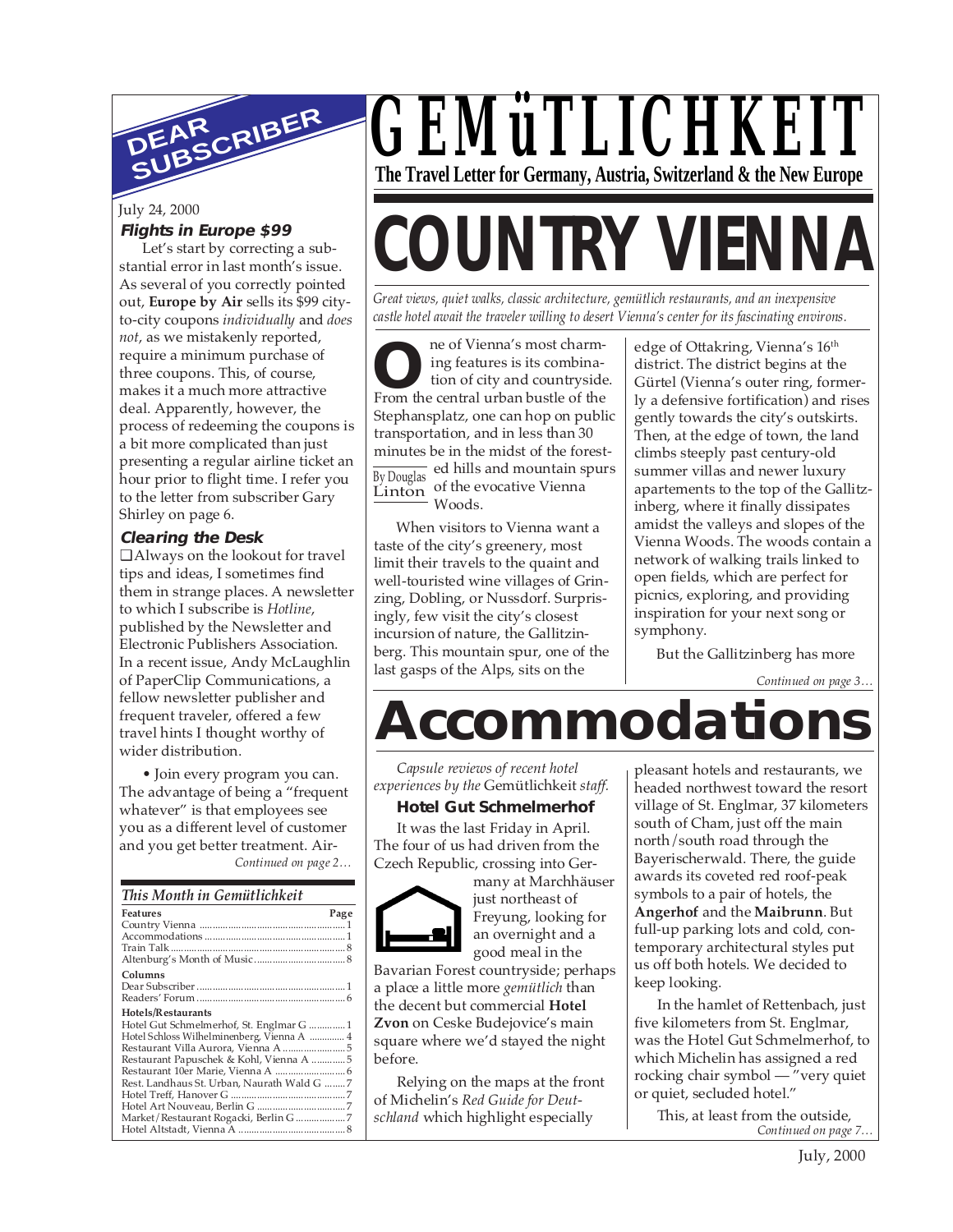#### *DEAR SUBSCRIBER Continued from page 1*

lines, hotels and rental car companies always pay special attention to their frequent travelers clubs.

• Always ask for an upgrade. Whether checking into a hotel or boarding a flight, take a minute to smile and say, "Are there any upgrades available today?" The very worst that can happen is they say "no." The best that can happen is first or business-class seats (for perhaps only a small upgrade charge) and better hotel rooms with better views. Rental car companies may put you into a larger car (make certain, however, that you aren't charged extra; in Europe if you ask for an upgrade, the understanding is you are willing to pay the higher price).

• Never accept a hotel's first price. There is always a better one available. Ask for a AAA discount, corporate rate, senior citizen, business discount, and so on. You will almost always hear a better price the second time around.

• Know who is really in charge. When travel goes bad it can get ugly. The savvy traveler knows who has the authority to help them out. A few examples: Generally, gate agents have more power than others in the airport. They have the last say on who sits where (and who does or doesn't get on). Hotel desk clerks have very little power — always ask to speak with a manager if you're

#### having trouble.

• Unless you have a really good travel agent who knows exactly what you want, you're better off booking your own travel. Your comfort and time is in your agent's hands. He or she has to know what kind of connection you can stand, where you want to sit on the airplane, what your minimum levels of comfort are in a hotel and that the "elite edition" Yugo is just not going to cut it for you.

My two cents worth on Mr. McLaughlin's advice on travel agents: There are a lot more sharp, caring agents than he seems to think. However, when you begin to realize you know more about the ins and outs of travel than your travel agent, it's time for a change or for you to do it yourself.

❑ A few months ago, high-profile, opportunistic, travel maven **Arthur Frommer** grabbed a fair amount of publicity when he declared he wouldn't allow information about Austria on his budget travel website until the Austrian government rid itself of Jörg Haider's right wing Freedom Party.

Apparently, Mr. Frommer was only kidding because when I looked at the site on July 18 I found substantial Austrian coverage. Though Haider has resigned as head of the party he is still politically active and the Freedom Party is still very much a part of the government.

Twenty years ago Frommer's

guidebooks on European travel were reliable and respected. His *Europe on \$5 a Day* was a classic. But lately his all-purpose travel books on Germany, Austria and Switzerland lag far behind competitors like Lonely Planet and the Rough Guides.

The newest element of the Frommer travel line-up, however*, Arthur Frommer's Budget Travel*, a bi-monthly magazine owned by the Washington Post company, is actually worth the money (\$14.95 for six issues). Among the interesting items found in the July/August issue:

• Roundtrip airfare (from Florida and California) *and* a rental car for one week are available this summer on **KLM's** charter airline, **Martinair**, for from \$539 to \$699. Contact: 800- 790-4682.

• For very flexible travelers, **Airhitch** (888-AIR-HITCH) and **Air**-**Tech** (800-575-8324) will fly you standby to Europe for \$169 to \$249 one way — price depending on departure city — within a four-day "window." The companies pick the

*Continued on page 8…*

#### **Notes for Readers**

• Foreign currency prices are converted to U.S. dollars at the exchange rate in effect at the time of publication.

• Hotel prices listed are for one night. Discounts are often available for longer stays.

• All hotel prices include breakfast unless otherwise noted.

• Local European telephone area codes carry the "0" required for in-country dialing. To phone establishments from outside the country, such as from the USA, do not dial the first "0".

| Vol. 14, No. 3                                                                                                                                                                                                                     | <b>GEMÜTLICHKEIT</b>                                                                                                                                                                                                                                                                                                                                                     | <b>HOTEL RESTAURANT RATING KEY</b>                                                                                                                   |                                             |                                                                                                                  |                                                                                     |
|------------------------------------------------------------------------------------------------------------------------------------------------------------------------------------------------------------------------------------|--------------------------------------------------------------------------------------------------------------------------------------------------------------------------------------------------------------------------------------------------------------------------------------------------------------------------------------------------------------------------|------------------------------------------------------------------------------------------------------------------------------------------------------|---------------------------------------------|------------------------------------------------------------------------------------------------------------------|-------------------------------------------------------------------------------------|
| March, 2000                                                                                                                                                                                                                        | The Travel Letter for Germany, Austria, Switzerland & the New Europe                                                                                                                                                                                                                                                                                                     | <b>Rating Scale</b><br>Excellent                                                                                                                     | <b>Scale</b><br>$16 - 20$                   | <b>Restaurant Criteria</b><br>Food                                                                               | 65%                                                                                 |
| Publishers:<br>Editor:<br>Contributors:                                                                                                                                                                                            | Robert H. & Elizabeth S. Bestor<br>Robert H. Bestor<br>C. Fischer, R. Holliday,<br>Nikki Goth Itoi, Nick Selby                                                                                                                                                                                                                                                           | Above Average<br>Average<br>Adequate<br>Unacceptable                                                                                                 | $12 - 15$<br>$8 - 11$<br>4 -<br>-3<br>$0 -$ | <b>Service</b><br>Atmosphere                                                                                     | 20%<br>15%                                                                          |
| Web Master:<br><b>Consulting Editor:</b><br><b>Subscription Dept:</b>                                                                                                                                                              | Paul T. Merschdorf<br>Thomas P. Bestor<br>Andy Bestor, K. Steffans<br>Gemütlichkeit (ISSN 10431756) is published monthly by UpCountry Publish-<br>ing, 288 Ridge Road, Ashland OR 97520. TOLL FREE: 1-800/521-6722 or 541/<br>488-8462, fax: 541/488-8468, e-mail gemut@mind.net. Web site:<br>www.gemut.com. Subscriptions are \$67 per year for 12 issues. While every | <b>Hotel Rating Criteria</b><br>People/Service<br>Location/Setting<br>Guestrooms<br>Public rooms<br>Facilities/Restaurant                            | 30%<br>15%<br>30%<br>5%<br>20%              | <b>Value Rating</b><br>Outstanding Value<br>Very Good Value<br>Average Value<br>Below Average Value<br>A Rip-Off | <b>Scale</b><br>$17 - 20$<br>$12 - 16$<br>-11<br>9 -<br>$5 - 8$<br>0<br>4<br>$\sim$ |
| effort is made to provide correct information in this publication, the publishers<br>can make no quarantees regarding accuracy.<br><b>POSTMASTER: SEND ADDRESS CHANGES TO:</b><br>Gemütlichkeit, 288 Ridge Road., Ashland OR 97520 |                                                                                                                                                                                                                                                                                                                                                                          | Special @ Designation<br>By virtue of location, decor, charm, warmth of management, or<br>combination thereof, an especially pleasant establishment. |                                             |                                                                                                                  |                                                                                     |
| Gemütlichkeit                                                                                                                                                                                                                      |                                                                                                                                                                                                                                                                                                                                                                          | 2                                                                                                                                                    |                                             |                                                                                                                  | July, 2000                                                                          |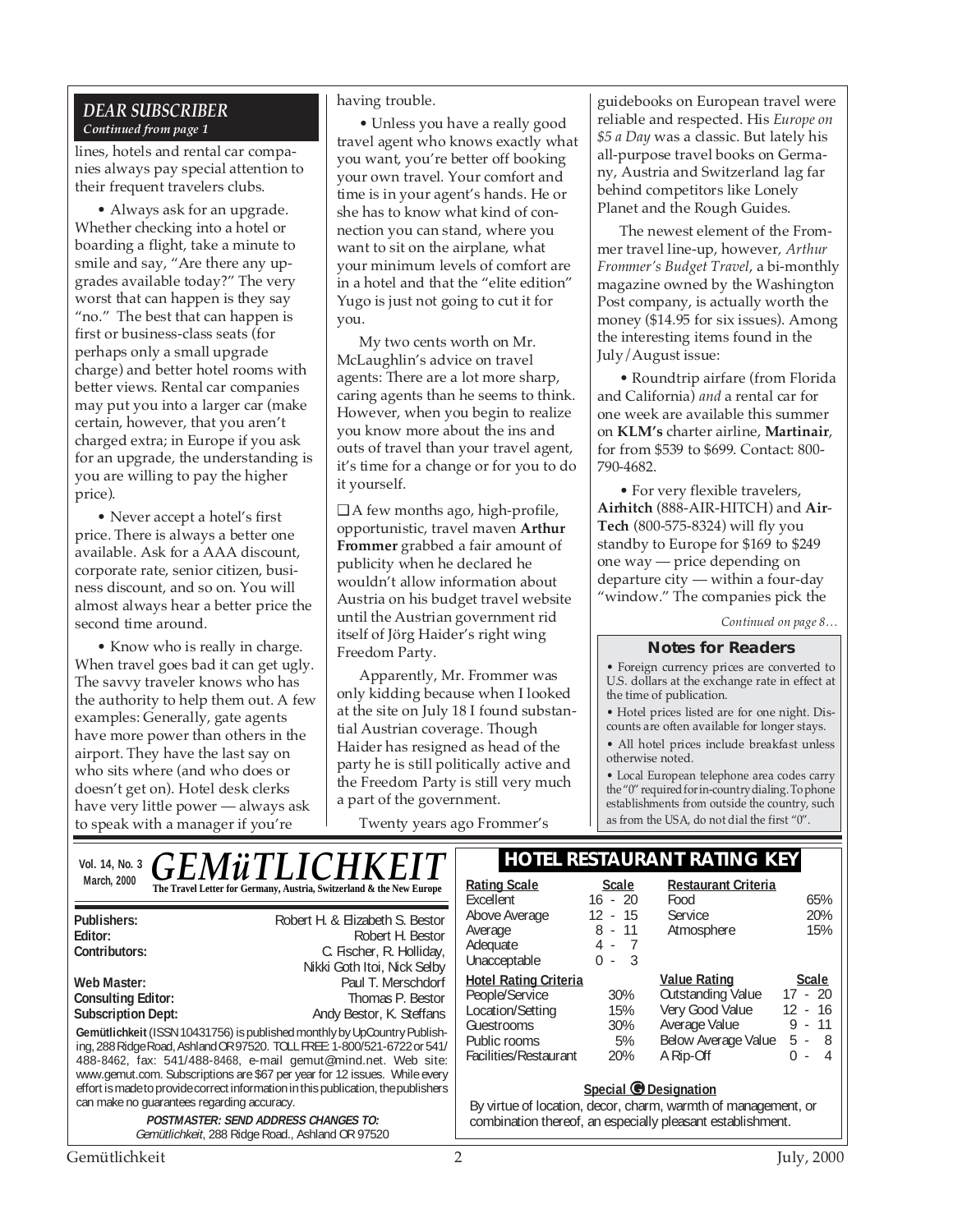#### *COUNTRY VIENNA Continued from page 1*

than just greenery. It also offers a cluster of good restaurants and *Heurigen*, an inexpensive castle hotel, and one of Vienna's must-see though seldom-visited — historic buildings. This natural outpost provides the makings of a memorable daytrip or, even better, a lovely, leafy base for excursions into the city. Those requiring a celebrity endorsement should know that Vienna's mayor, Michael Häupl, likes the area so much that he lives there.

#### **Looking Back**

Between the  $18<sup>th</sup>$  and  $19<sup>th</sup>$  century, the land on the Gallitzinberg was owned by a host of assorted heavyweights, including an Austrian fieldmarshall, a Russian ambassador, a member of the Romanov family, and a few of the empire's lesser nobility. A prince who owned the land in the 1860s, tried unsuccessfully to get the city to rename the mountain after his wife, Wilhelmina. When the city refused, the prince had all the signs leading to his property changed to say "Wilhelminenberg." The name sort of stuck, and still serves as the mountain's second, unofficial name.

Finally in 1895, the land was given to a member of the Habsburg family, Archduke Rainer. In 1908, the archduke built an imposing neo-Empire style castle at the top of the mountain, overlooking all of Vienna. The castle was converted into a hotel, christened the *Schloss Wilhelminenberg* (reviewed on page 4). The hotel's low rates, spectacular view, and easy access to downtown make it an equally good base for hikes in the woods and trips into the city. The hotel also has a good café with an outdoor terrace overlooking the city, so, even if you are not staying there, you can still linger and enjoy the view. What makes the view so spectacular is that it overlooks the center of Vienna and far off into the plain that stretches into Hungary, Slovakia and beyond.

#### **Getting There**

Using public transportation, you

can ride the #3 U-bahn to the end station Ottakring. From there, catch either bus #46B or #146B. Both travel up one side of the Wilhelminenberg and down the other; but in opposite directions.

By car, take the Gürtel to Thaliastrasse. At the end of Thaliastrasse, turn right onto Johann-Staud-strasse, which climbs the Gallitzinberg. To make the complete circle around the top of the mountain, turn right at the fire station onto Savoyenstrasse, and then right again onto Wilhelminenbergstrasse, which leads back down to the foot of the mountain.

#### **Gallitzinberg Walks**

Once on the mountain, you can explore it on foot. Its back side has routes that link to the rest of the Vienna Woods and on top is a lookout spiral tower with spectacular views of the city and the woods.

Our recommended walk takes in the *Steinhofgründe* and one of Otto Wagner's masterworks, the **Church of the Steinhof**. The route typically begins near the top of Gallitzinberg, though hearty souls can start below and battle uphill, if they prefer.

The *Steinhofgründe* is a large public park located behind the city's main psychiatric clinic. From up top, the grounds can be entered from behind the large 19<sup>th</sup>-century fire station just off of Johann-Staudstrasse, which can be reached on either of the aforementioned buses (though #46B is a bit faster).

Once inside, the path to the left leads to a large field with a children's playground, while the walkway to the right goes to a field ringed with rosehip bushes. Continue straight on the path lined with walnut trees (feel free to collect a few nuts if it's the right time of the season) until reaching a water trough carved in the bough of a tree and a small caretaker's cottage. Behind is a little duck pond and a fruit orchard. At this point, following the trail to the left brings you to a spectacular sight: a string of meadows bordered by woods that roll down to the Rosenthal river valley below and look out on the green hills of the

Vienna Woods beyond. The scene provides a wonderful backdrop for a picnic or afternoon snack.

Take the path down the slope (a 20-minute walk) where you will exit the park and walk around to the front of the psychiatric clinic. Why on earth would you want to visit a such a place? Because it is the site of architect Otto Wagner's masterpiece, the **Church of the Steinhof**, which historian Carl E. Schorske called one of "the most radically modern monumental buildings built by a European state since the erection of the Eiffel Tower."

During the day, the clinic grounds, laid out according to a plan made by Wagner, are open to the public, so you won't need any special permission to enter through the main gates. (Intrepid souls can also enter the grounds from the *Steinhofgründe*, through one of the permanent holes in the fence that is a short walk from the duck pond — follow the welltrod foot paths).

The main gates of the clinic are of brick and wrought iron bent into *Jugendstil* designs. A broad walkway lined with fir trees climbs the terraced grounds, past attractive turnof-the-century brick buildings and a small theater (look for the bust of Franz Josef out front).

Perched high on a wide terrace above is the church, a stunning marble jewel box crowned with an imposing copper-plated cupola. The front façade is covered in white marble slabs attached by aluminum studs. Over the entrance are three slender Jugendstil angels, and on the front towers are seated statues of the patriarchs Moses and St. Peter. (Moses is holding a copy of the church.) Behind the angels are spectacular stain glass windows designed by the Secessionist, Kolo Moser.

*Continued on page 4…* The interior is astounding. The walls and floor are decorated in pure white tile accented with gold and blue mosaics. On the sides are more elaborate stain glass windows by Moser. The altar is a stunning gold dome overshadowed only by the enormous mosaic behind, designed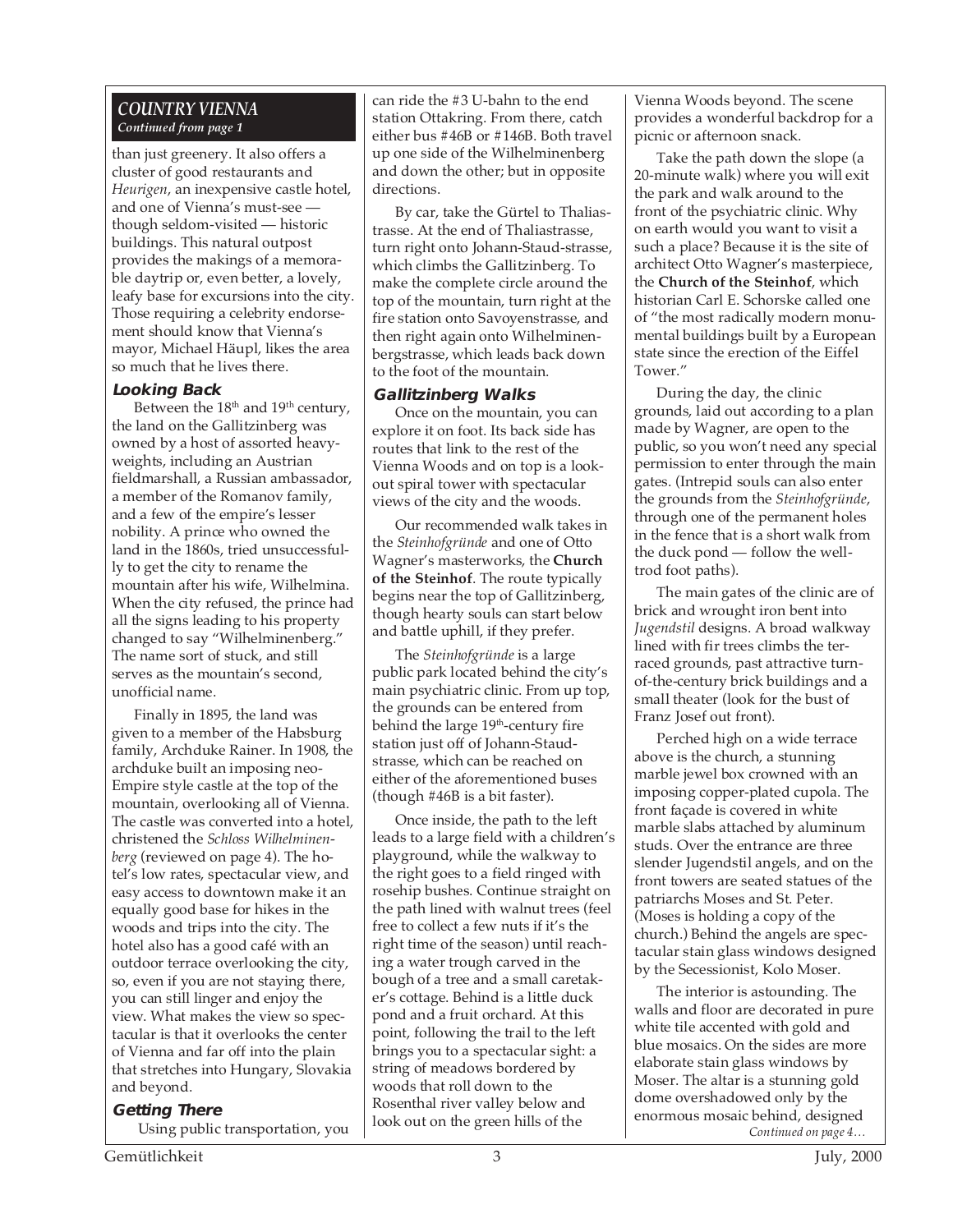#### *COUNTRY VIENNA Continued from page 3*

by Remigius Geyling in glittering majolica, marble, glass and enamel. The church is only open on Saturdays at 3 pm, but if you go at any other time you can still peek in the windows. Though few visitors come here, this is one of the city most impressive buildings.

Although they are not on the Gallitzinberg, two other *Jugendstil* Wagner buildings can be found on nearby Hüttelbergstrasse. These are the graceful **Villa Wagner I** and **II**. The latter is now a private home, but you can still see the exterior from the street, including a lovely mosaic over the main entrance.

The other villa, however, is open to the public. It is also referred to as **Villa Fuchs**, after Austrian artist Ernst Fuchs, who has opened a private museum inside the historic building. Fuchs, a member of the flamboyantly mystical school of Viennese Fantastic Realism, has transformed the villa into his own work of art. Though certainly not for everyone, the museum is a memorable experience. It feels like visiting the artist's home. You walk in the gates, ring the doorbell and are let in to wander around the rooms on your own, or the artist's daughter might even show you around.

A few of the decorations are by *Jungendstil* artists, but most everything else is designed by Fuchs himself — not only the large, vibrant paintings and triptychs on the wall, but the sculptures, chairs, floor tiles, even the door handles and the silk wallpaper.

Outside is a small pavilion what Fuchs refers to as a meditation room — that defies description. Its exterior is incredibly ornate and the interior even more so — almost like a large piece of architectural jewelry. The museum, located at Hüttelbergstrasse 26, is open Mon-Fri 10am-4pm (tel+43/01/914 85 75). It can be reached on Bus 148 and 152.

A visit to Gallitzinberg provides a glimpse of Vienna seldom seen by

or you could simply try one of the tourists. It could easily fill a weekend walks or restaurants on a daytrip or afternoon jaunt from the city. The Gallitzinberg is too nice for the Viennese to keep to themselves.

#### **Accommodations**

Hotel Schloss Wilhelminenberg

This lovely neo-Empire style castle is one of Vienna's best but least-known — bargains. EDITOR'<sup>S</sup>

A circular drive pro-

vides a regal entrance to the graceful colonnaded structure. The enclosed cobblestone carriage entranceway leads to the spacious, ivory-colored main hall. The polished stone floor gleams with the reflection of the crystal and brass chandelier dangling from the coffered ceiling above. To the right is a small reception desk, and on the left is a grand staircase dressed with a long red carpet. CHOICE

Behind the reception is the restaurant and café. The restaurant is good, if a bit pricey, but the café is certainly worth a visit. Take a seat in the enclosed terrace or on the outdoor patio with sweeping views of the city.

Spread out in back of the hotel is a spacious green lawn fringed with vineyards. There is also has a small playground for children and a nearby minigolf course.

Parking is free in the lot out front.

Guestrooms are divided into standard rooms and split-level studios. Both are decorated in attractive contemporary furnishings with tastefully muted fabrics and showeronly tile baths.

With their astounding 9-foot ceilings and tall windows overlooking the city, the best rooms are the studios on the first and second floor. Because these rooms are relatively small, the height of the ceilings and windows seems all the greater. Note that the handful of standard rooms on the first two floors overlook the parking lot and those on the third floor have city views, but you will have to stand on your tip toes to look out the windows.

Most impressive about the hotel is the price — a third of what other castle and manor hotels in the city charge, and a good deal less than some without peerage.

**Daily Rates:** Single in standard room 675 ATS (\$48), single in studio 795 ATS (\$57), double in standard room 900 ATS (\$64), double in studio 1010 ATS (\$72).

**Contact:** Hotel Schloss Wilhelminenberg, Savoyenstrasse 2, A-1160 Vienna, tel. +43/01/485 85030, fax +43/01/485 4876.

**Rating:** QUALITY 14/20 VALUE 17/20

Hotel Gallitzinberg Not as impressive as its castle competitor, but still a small, solid, and well-run hotel in a quiet neighborhood, the Gallitzinberg is in a modern dormered building halfway

up the eponymous mountain.

Little space is spent on public rooms — the reception is no more than a small wood desk in the hall entrance. However, guests who want to lounge can do so in the large breakfast room or on the small terrace out front.

Upstairs, plain double doors open onto simple rooms decorated with built-in furniture, floral fabrics, and low pile carpet. Studios are a bit bigger than standard rooms, and some offer kitchenettes and coffee and tea services. Rooms overlook either the tree-lined street or a large walnut tree out back. Two larger apartments on the top floor make decorative use of the sloping ceilings, and have skylights with electric shades.

Parking is free in the hotel's private garage.

**Daily Rates:** Single with shower only 760-860 ATS (\$54-\$61), Double with shower only 1150-1200 ATS (\$82- \$86), Studio with bath 1300 ATS (\$93), Apartment 1500 ATS (\$107). **Contact:** Hotel Gallitzinberg, Johann-Staud-Strasse 32, 1160 Vienna, tel. +43/01/419-8770, fax +43/01/419- 87705, email komark@hotel gallitzinberg.at.

**Rating:** QUALITY 10/20 VALUE 10/20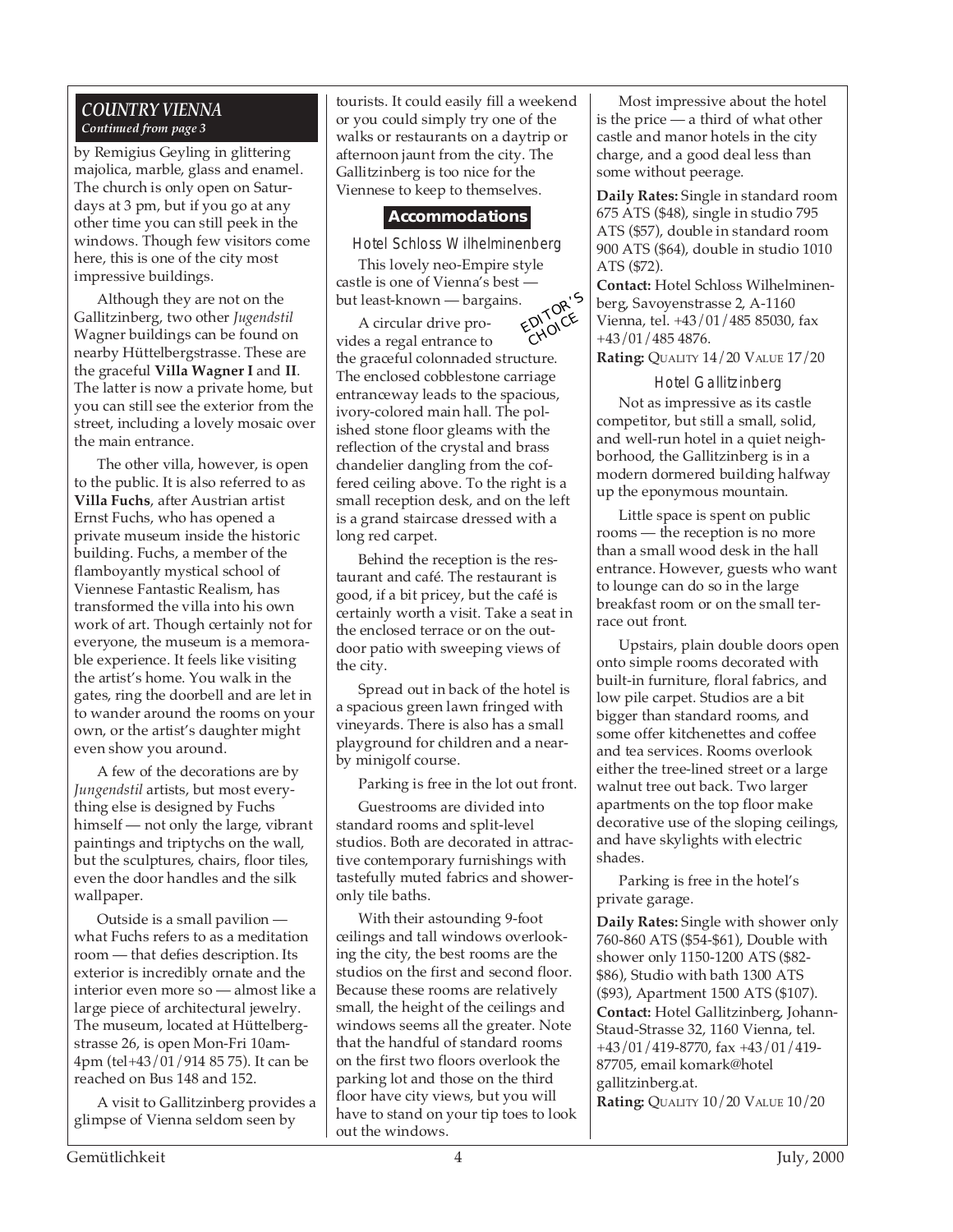#### **Sustenance**

EDITOR'<sup>S</sup> CHOICE Villa Aurora The Villa Aurora is reason alone to visit the Gallitzinberg. Good food, a scenic setting and marvelous view amply reward the short ride from

downtown. (For guests of *Schloss Wilhelminenberg*, the Aurora is only a 5-minute walk.)

It is diffult to do justice to Aurora's wealth of offerings in this limited space. It consists of an attractive cluster of 19th century buildings surrounded by a caste iron fence and shaded by enormous horse chestnut trees. The main structure is a lovely two-story villa with enclosed wooden sun terraces on each floor.

Curving around the back and side is a pebble patio set with green *Heuriger* tables, which are busy during the warmer months. Also to the side is a long wooden building that holds a pretty 19<sup>th</sup>-century swimming pool and *kegelbahn* (a small bowling alley) that can be reserved for parties.

Next to it is a former barn converted to a rustic banquet space. At the rear is a level grassy area and beyond that a small field with wood benches for guests to enjoy the sweeping views over Vienna. Stairs lead down to a small playground.

 The interior of the villa is as charming as its grounds. The first floor consists of two large rooms. The first has aged plank-wood floors, polished wainscoting and rustic wooden tables surrounded by antique straight-back chairs.

The second room is in the enclosed terrace, with large-wood framed windows on three sides and traditional 19<sup>th</sup>-century tile floors. In the evening, the windows and wood paneling glimmer with the flickering light of candles.

The restaurant is also quite kid friendly, offering a host of distractions, including an antique rocking horse and a rocking bear for children.

The food is very well prepared and presented, especially the large, wafer-thin *Schnitzels*, which are served with an astounding assortment of greens. A particular bargain is the working-day lunch menu, which offers the Austria's Three "S's"—soup, *Schnitzel*, and *Strudel* all for a low 86 ATS (\$6). The first course consists of *Grießnockerlsuppe* (a pillow-soft farina dumpling in chicken broth), followed by a heavenly *Wienerschnitzel* from pork served with a dollop of mashed potatos, a splay of pickled green beans, and an enormous salad. Dessert is a hearty serving of apple *Strudel* served with a dusting of confectioner's sugar and a strand of gem-like red currants.

A la carte offerings are also tasty and well-priced. Appetizers include stuffed zucchini blossoms (128 ATS; \$9), duck breast carpaccio (148 ATS; \$11), and different soups, some served in bowls formed from hollowed-out vegetables.

Recommended main courses include the *Schnitzels* (110-148 ATS; \$8-\$11), Salzburg *Roulade* (ham, sheep cheese and pumpkin seeds rolled in a pork scallop, which is then breaded and fried; 156 ATS, or \$11), and roasted Barbarie duck breast served in red wine sauce with red cabbage (195 ATS; \$14).

Desserts are the traditional Austrian delights such as *Kaiserschmarren* (a sweet pancake broken up, sautéed in butter, dusted in confectioner's sugar, and served with plum compote), *Mohr im Hemd* (a chocolate almond soufflé served with chocolate sauce), and, of course, apple *Strudel*. Order the plum *Strudel* if they have it.

The Villa Aurora also can arrange gourmet picnic baskets for two (650- 680 ATS; \$46-\$49). The breakfast basket includes fresh-squeezed orange juice, champagne, smoked salmon, and a reproduction of Eduard Manet's famous painting "Luncheon on the Grass." The restaurant admirably achieves its promise to allow guests to relive the cosy pleasures of the good old *Kaiserzeit*.

Villa Aurora, Wilhelminenstrasse 237, tel +43/01/489 33 33, open daily 10:00 am-midnight.

#### Papuschek & Kohl

This unusual *nouvelle Heuriger* is located in a charming two-story house that clings to one of the Gallitzinberg's steeper slopes.

The P&K is reached via a small shady lane that winds its way from the entrance of the Steinhofgrunde down to the little garden houses that cover the Rosenthal or, "valley of roses."

The building is pearl blue with a red tile roof and a large sculpture of a sunflower just under the awning. A little wooden bridge crosses to a cobblestone patio set with wooden tables under silky white umbrellas. Above, a canopy of horse chestnuts dapples the light from the blue sky and summer sun.

During the colder months, café tables in the small rooms below the terrace with little wood-framed windows overlooking the Rosenthal, are filled with guests. The atmosphere might be called neo-*gemütlich*.

The food is a tasty departure from traditional *Heuriger* fare. The menu, printed in a blue school notebook, offers a salmon and spinach lasagna (128 ATS; \$9), roasted dumpling with egg and truffle sauce (115 ATS; \$8), and — my personal favorite — oyster mushrooms and chicken strips marinated in soy sauce and roasted sunflower-seed oil (88 ATS; \$6).

The wine list reflects the owner's taste and good judgment, with quality wines from the Weinviertel and Burgenland, as well as a few international selections.

Oddly, Papuschek & Kohl is closed during the winter and every other month between May and December. But when it is open, it is certain to be filled with Viennese enjoying good wine and good food.

Papuschek & Kohl, Heschweg 185, tel +43/01/[], open Tue-Sat 5-11:30 pm. Closed June, Aug., Oct. and Dec.-Apr.

10er Marie

Though technically, not on the Gallitzinberg, this lovely old *Heuriger*, the city's oldest, is near enough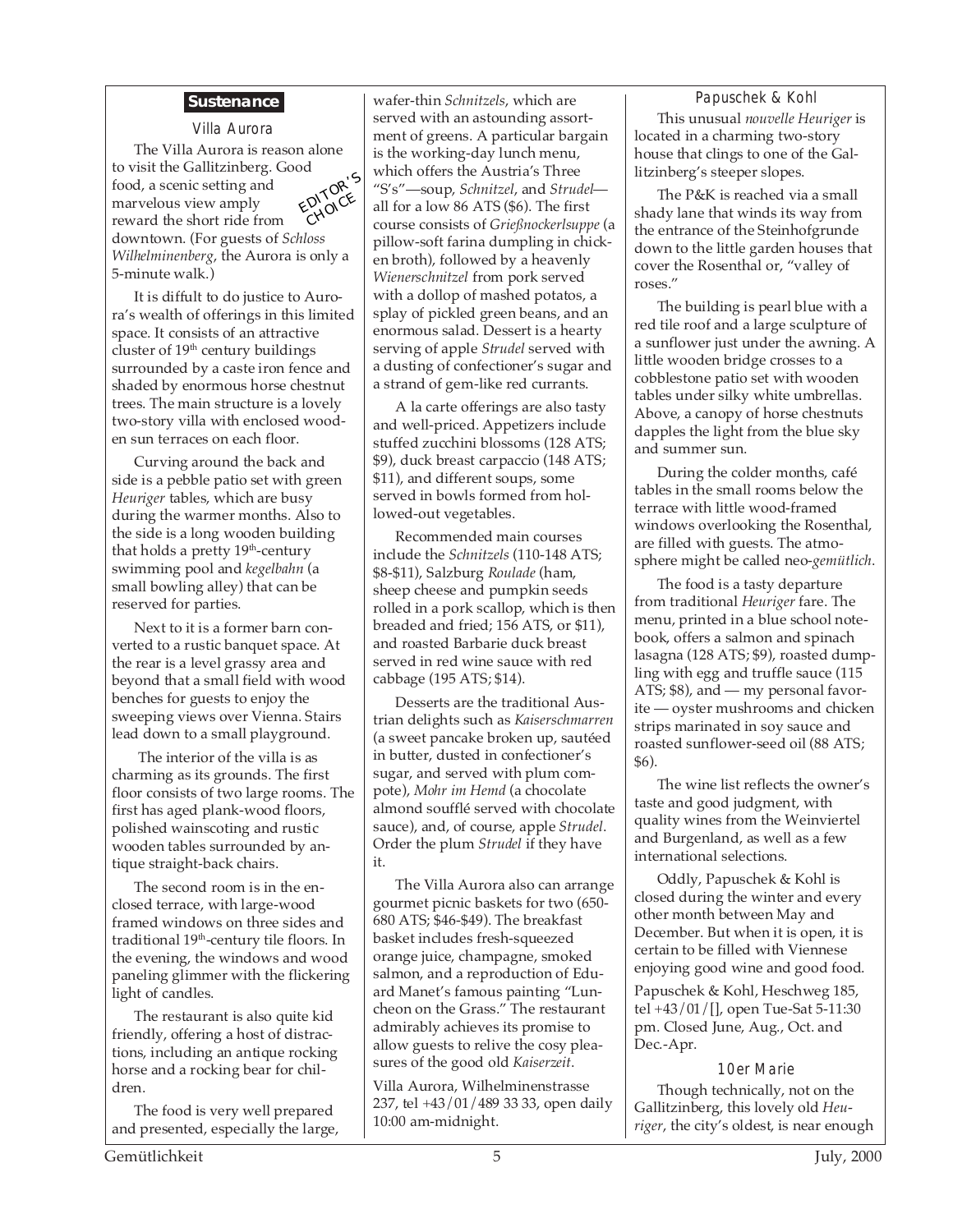#### *COUNTRY VIENNA Continued from page 5*

and historic enough to warrant mentioning. It has been serving guests as far back as 1740 — a good four decades before Emperor Joseph II first allowed the wineries to directly sell their new wine.

The 10er Marie is housed in a small vine-covered cottage on a little square at the foot of the Gallitzinberg. Walk inside the gates and you will find a cluster of cosy rooms located off two pretty courtyards, one shaded by a chestnut tree and the other by a walnut tree.

In its time, this inauspicious *Lokal* has attracted some of the greats: Schubert and Strauss the elder imbibed here (though at different times), as did the tragic Prince Rudolph and his favorite *fiaker* driver.

The buffet boasts an extensive *Heuriger* menu of cream spreads (*Liptauer*, blue cheese and herb), salads, pickled vegetables and cold cuts, as well as fried and ovenroasted meats such as *Stelze* (grilled knuckle of pork), *Kümmelbraten* (crispy roast pork with caraway seeds), *Schnitzel* and roast chicken. *Grammel* (cracklings) and *Schmaltz* (lard) spreads are also available for the strong at heart. The new wines are served in carafes or *gespritz* (with a little soda water).

To visit is to experience history.

10er Marie, Ottakringerstrasse 222-224, tel +43/01/489 46 47, open 3-11 pm daily. 岡



#### **Advice for Europe By Air Fliers**

In April my wife and I traveled to Italy and Greece and in doing so used **Europe by Air** on four flights without any real problem. However, we found that you need to allow yourself lots of extra time at the airport to locate the site to exchange the prepaid vouchers for tickets.

This was not always easy. First

you need to find the person who handles tickets for your particular airline and, since they are smaller airlines, this required a fair amount of hunting. Some of the smaller airports were not familiar with the Europe by Air vouchers so it took awhile to get tickets issued.

You also must pay the local departure taxes at this time. Once your tickets are issued you must locate the correct check-in location for your airline and then, of course, the correct departure gate.

All of this takes time in unfamiliar airports. It is hard to beat the price, however, and we have been telling friends about Europe By Air.

The reason for this e-mail however is to tell you that it is my understanding that the three-leg purchase is no longer required. Thanks for my favorite travel publication.

GARY SHIRLEY SHORELINE WA

#### **More Cheap Europe Flights**

Re your June issue on cheap flights within Europe. I suggest you look at **www.easyjet.com**. I flew Amsterdam-London, London-Edinburg the first of July this year and the fare was great. No problems at all. I checked EasyJet with several people before I booked the ticket over the internet and had a postive response from each one.

> **JOHN TEAGUE** VIA EMAIL

#### **Recommends the Lötschental**

My wife and I visited Blatten in Switzerland's Lötschental for two days at the end of May. We stayed at your recommended **Hotel Edelweiss** (Blatten im Lötschental, CH-3919 Wallis, tel. +41/027/939 1363, fax 939 1053) and absolutely loved it!

The hospitality, food and room (we stayed in your favorite #202 wonderful views of the valley) were all excellent. Charlotte, the co-owner, was extremely gracious and told us she has very, very few guests from the U.S. In fact, we were the only Americans staying at the hotel.

Thanks to you we discovered a special, secluded valley with awesome scenery, great hiking, no tourist crowds and a very welcoming hotel.

> LYNN PETERSON VIA EMAIL

#### **Credit Card Ripoff**

On a recent tour of the Baltic states, I had occasion to make two small cash advances totaling \$32.30 for tips, souvenirs, etc. using an AT&T Universal Visa Card.

When my statement arrived I was dismayed to discover that there is a minimum \$10 fee on any cash advance, which meant I was assessed \$20 for withdrawing \$32, which the statement indicated was an annual percentage rate of 743%!

I suggest that all your readers look at the fine print in their credit agreements before making any cash withdrawals.

> ROBERT A. ATKINS VIA EMAIL

*(Ed. Note: When in Europe,* Gemütlichkeit *recommends using an ATM card to obtain cash, withdrawing \$200-\$300 each time. The fee for each withdrawl is likely to be about \$2. Use credit cards wherever possible for purchases, but not for cash advances.)*

#### **German Wine Website**

I think your readers will enjoy a website on German wine put out by the "Cork Dork." How can a site run by someone with a name like that NOT be good! He did help us prior to our last trip this Spring. Go to www.vinonet.com.

> NANCY ALTHOUSE VIA EMAIL

#### **Correction**

I am complimented that you printed my restaurant recommendation of **Landhaus St. Urban**, but a typo by me and one by you must have left the readers wondering if the ever inventive Germans are not only developing new biotech foods, but also space age ways of cooking them.

First, our group was served grilled scallops, not "frilled scallops", and secondly we enjoyed veal prepared two ways, not "Vela." Keep up the good work.

> CARY FEIBLEMAN VIA EMAIL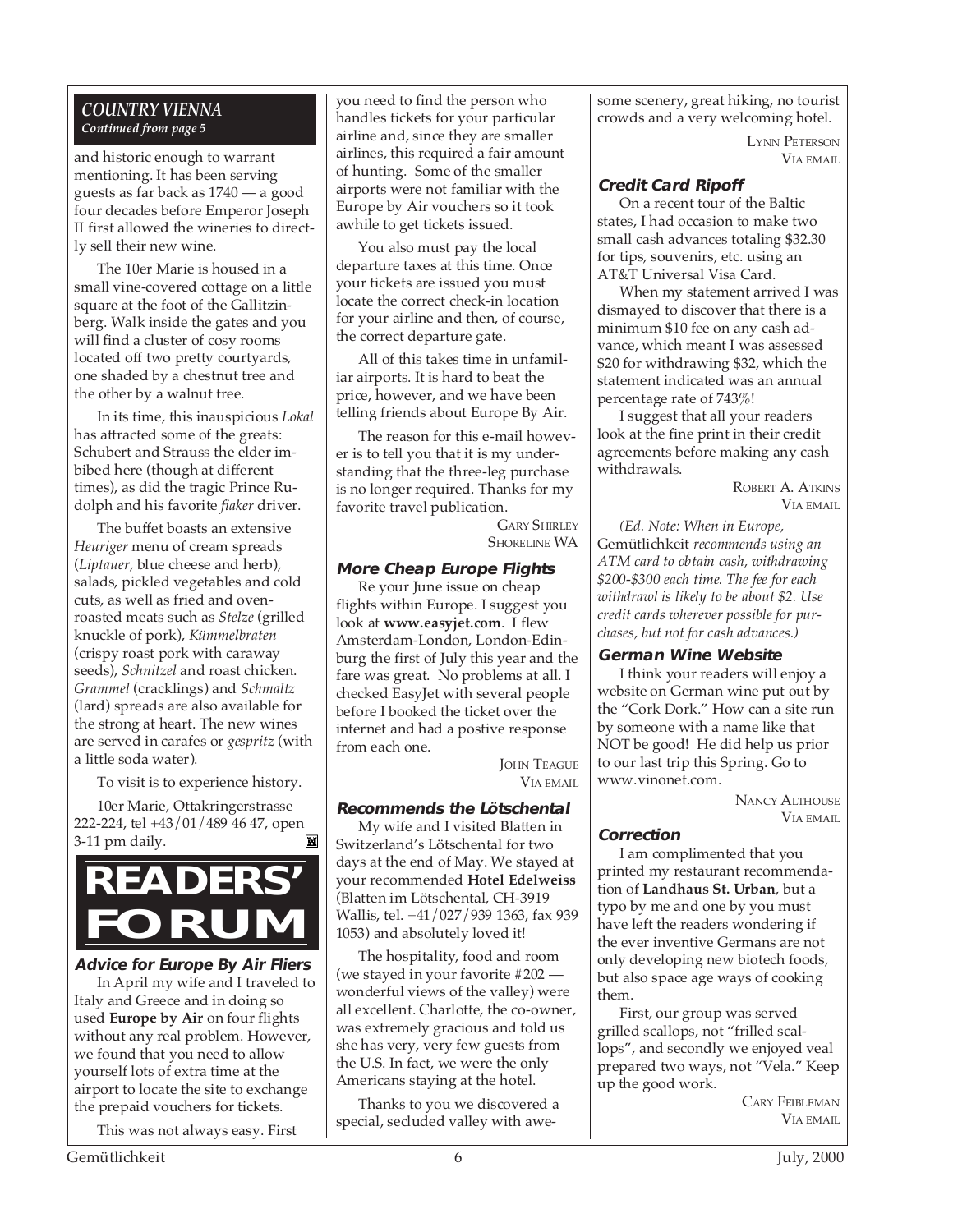#### **Expo 2000 Woes**

Just returned from Expo 2000...what a dud this expo is! Poorly attended (so far) and I can see why. Acres and acres of concrete and steel...lacks the energy and excitement of Expo 86 in Vancouver. A few exhibits are really worth visiting, but most will not really interest the person looking for variety and personal interaction.

The political undercurrent is overwhelming. I call it the "Rodney King Expo" i.e. "Can't we all just get along?"

Definitely not worth spending more than one day.

By the way, the hotel people in the region are all experiencing occupancy rates way below what was predicted. When you mention the effect of Expo, they all roll their eyes and tell you it is a disaster. Room rates dropping precipitously, particularly in communities near Hannover that expected people to train to the Expo site from their town. In Wolfenbüttel, for example, we stayed in a **Treff Hotel** with an Expo season rack rate of 295 DM (\$142)...their "new" rate was 130 DM (\$63).

**JOHN KOELLER** VIA EMAIL

#### **Berlin Raves**

Just wanted to let you know that last month, as a result of reading Gemutlichkeit, we stayed at the **Art Nouveau Hotel** (tel. +49/030/327 7440, fax 327 744 40) in Berlin and ate lunch at **Rogacki** (Wilmersdorfer Str. 145)...both mentioned in your Dec. 1999 issue. Christine at the Art Nouveau could not have been nicer and the location is excellent. The elevator is a rare gem! Anyone staying in the Savigny Platz area should go to Rogacki…it is truly an experience. BOB PELLETIER

VIA EMAIL

#### *HOTEL GUT SCHMELMERHOF Continued from page 1*

was more what we had in mind, a substantial, three-story structure set about 50 yards back from the lightly traveled road and built in the style of region's farm houses; weathered wood and white stucco with plenty

of flower boxes affixed to terraces.

The interior was even more inviting: rambling, elegantly rustic public rooms and a series of connecting dining rooms that seemed to go on forever, with fireplaces, vaulted brick ceilings, and lots of wood trim. After a warm and cheery welcome we were quickly settled in a pair of extra-size double rooms with overstuffed chairs and couches and all the necessaries. For one night only the price of each room was 220 DM (\$106).

In the early evening we soaked in the country atmosphere at an umbrella table on the terrace along the front of the hotel and sipped pre-dinner drinks brought to us by charming, white-coated young servers.

Had there been more time we might have availed ourselves of the hotel's considerable health and beauty facilities including indoor and outdoor pools, saunas, steambaths, excersice rooms and such arcane "cure" therapies as *Fangopackung*, *Lymphdrainage*, and *Akupunktmassage.*

At check-in, a large table in a quiet location in one of the dining rooms was reserved for us. We could show up at whatever time suited us. At about 8pm we settled down at our table with its pink cover and napkins in the blue and white check pattern of the Bavarian flag.

A visit to a just-average salad bar preceded a good but not great meal. This was *Spargel* (asparagus) season and either the fat white stalks or the more familiar, slenderer, green spears were part of each dish. Every aparagus rendition was excellent. *Schweinfilet* (33 DM/\$16) came with splendid *Bratkartoffeln* and baked green aparagus. *Wiener Schnitzel* (34 DM/\$16) that could have been thinner was served with several hefty stalks of white *Spargel* bathed in butter. The white variety also accompanied an incredibly bone-ridden, grilled trout (24 DM/\$12) and an under-salted breast of chicken (35 DM/\$17) in a morel mushrom sauce.

A bottle of the Spanish wine, Evo Guelbenzu, was 62 DM (\$30), a bit less than in restaurants at home.



The simple desserts — *Strudel* with ice cream and hot raspberry sauce over ice cream — were in the 10 DM (\$5) range.

The meal for four persons was about \$80 without beverages.

Even though the food was not stellar, the Gut Schmelmerhof has most of what we seek in a country, resort hotel: beautiful, quiet setting; spacious guest rooms, and friendly staff. We give it a strong recommendation.

For Americans, the bucolic Bayerischerwald is well off the beaten track. It will appeal to the traveler who can find fulfillment in the countryside. The nearest city of any size is Regensburg, just over 40 miles away, whose interesting old town escaped WWII unscathed. A little farther distant, but still within daytrip range, are Passau and Nürnberg.

The region is for the auto traveler; there is no rail service to St. Englmar or Rettenbach. To find these towns, you will need a good map with a scale of 1:200,000 or, even better, 1:150,000. From the Autobahn that connects Regensburg and Passau, take the Bogen exit (#107) and proceed northeast. However, you will need the proper map because between Rettenbach and the Autobahn is a maze of country lanes.

**Daily Rates:** Singles 88 to 165 DM (\$42-\$79), Doubles 190 to 290 DM (\$91-\$139)

**Contact:** Romantik Hotel Gut Schmelmerhof, Rettenbach 24, D-94379 St. Englmar, tel. +49/09965/ 1890, fax 189140, email hotel@gutschmelmerhof.de **Rating:** QUALITY 16/20 VALUE 16/20